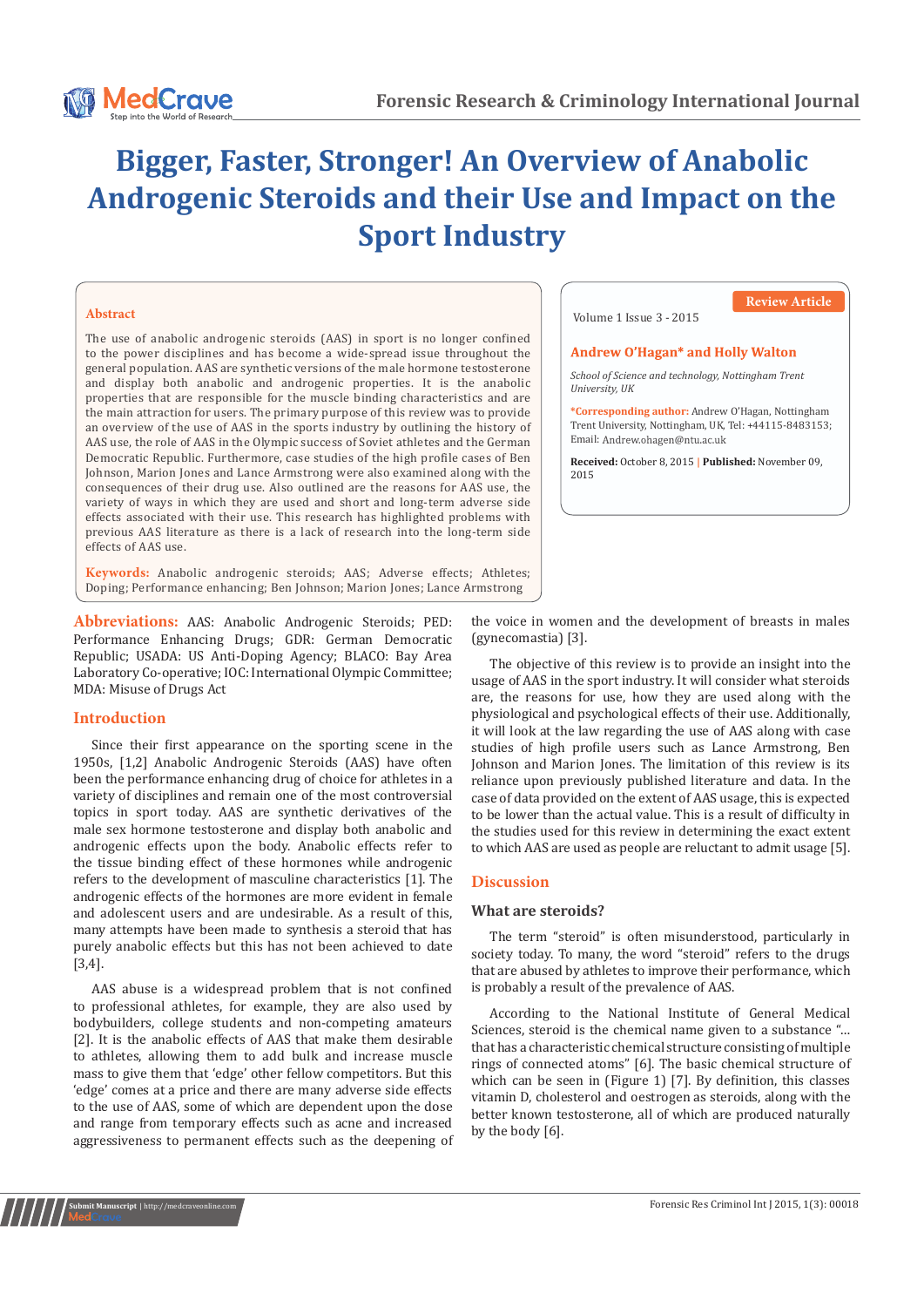Many synthetic forms of steroids have been produced and are used in medicine worldwide. The two main types are corticosteroids and AAS and the two should not be confused. Corticosteroids are synthetic versions of hormones produced naturally in the adrenal grands and are anti-inflamitaries. They are used to treat medical conditions such as asthma and arthuritus and have no muscle building ability [8]. AAS, on the other hand, are synthetic derivatives of the male sex hormone testosterone [1] and have limited medicinal use. They are used mainly to treat anemia, muscular dystrophy and can also be used as part of a replacement therapy, usually for older men who have lost the ability to produce their own testosterone. In these cases, AAS are prescribed in a physiological dose (approximately 50- 75mg a week) [9].



**Figure 1:** Basic chemical structure of a steroid [7,43].

The way in which AAS work is similar for all steroids at a cellular level. As AAS are fat-soluble, they are able to diffuse across the cell membrane into the cytoplasm of a cell [7]. Here they bind to a steroid receptor and are carried into the nucleus of a cell where they bind to the DNA and promote the transcription of messenger RNA (mRNA). This results in an increase in protein synthesis, (Figure 2) the effects of which are dependent on the type of cells the AAS has bound to. For example, in muscle cells, the size of the muscle will increase and in bone cells, the size of the bone will increase [10].



**Figure 2:** Mechanism of AAS action [7,43].

When an athlete trains intensely, for unknown reasons, the testosterone levels in the body drop dramatically. Along with this, the body produces a hormone called glucocorticoid which reduces inflammation but is also catabolic, meaning that it breaks down muscle tissue. It is believed that, when taken in doses exceeding the physiological dose, AAS effect the hormone levels in the body by not only increasing the levels of testosterone but also by decreasing the levels of glucocorticoid. This results in accelerated muscle repair along with the blockage of muscle wasting effects of glucocorticoid allowing the muscles to become bigger and stronger [9].

**Types of steroids:** As mentioned previously, AAS are synthetic derivatives of the male sex hormone testosterone [1] and are classified according to their route of administration, either orally or by injection. It should be noted here that injectable AAS are always injected intramuscularly and never intravenously as this could result in the development of an oil embolism, which can prove fatal, along with large variations in the levels of AAS present in the body [11].

The most effective route of administration of an AAS is determined predominantly by the way in which the testosterone molecule has been modified. Figure 3 shows the nomenclature of a testosterone molecule, α and β denote the locations of the two most common modifications at carbon 17 [12]. Figure 3 Adaption of figure in Taylor [13] showing "nomenclature of the testosterone molecule. The numbers refer to carbon atoms. β and  $\alpha$  refer to the stereochemistry of the hydroxyl and hydrogen groups at carbon 17" [12].



**Figure 3:** Adaption of figure in Taylor [13] showing "nomenclature of the testosterone molecule. The numbers refer to carbon atoms. β and α refer to the stereochemistry of the hydroxyl and hydrogen groups at carbon 17" [12,13].

When administered orally, unmodified testosterone molecules are rapidly degraded by the liver in a process known as first pass metabolism. Modification to the testosterone molecule at the 17- $\alpha$  position, commonly with the addition of a methyl or ethyl group, makes the molecule more resistant to this process and allows an effective dose to be maintained. Oral AAS are the starting point for many users and are popular for their convenience of use. However, as the full dose of the oral AAS passes directly to liver, frequent use can result in liver toxicity which is why they are often used in cycles as will be discussed later in this review [12,14].

After a few months of using oral AAS, many users progress onto injectable AAS. These steroids are modified at the 17 β position with the most common modification being the addition of an ester side chain. As these steroids do not have the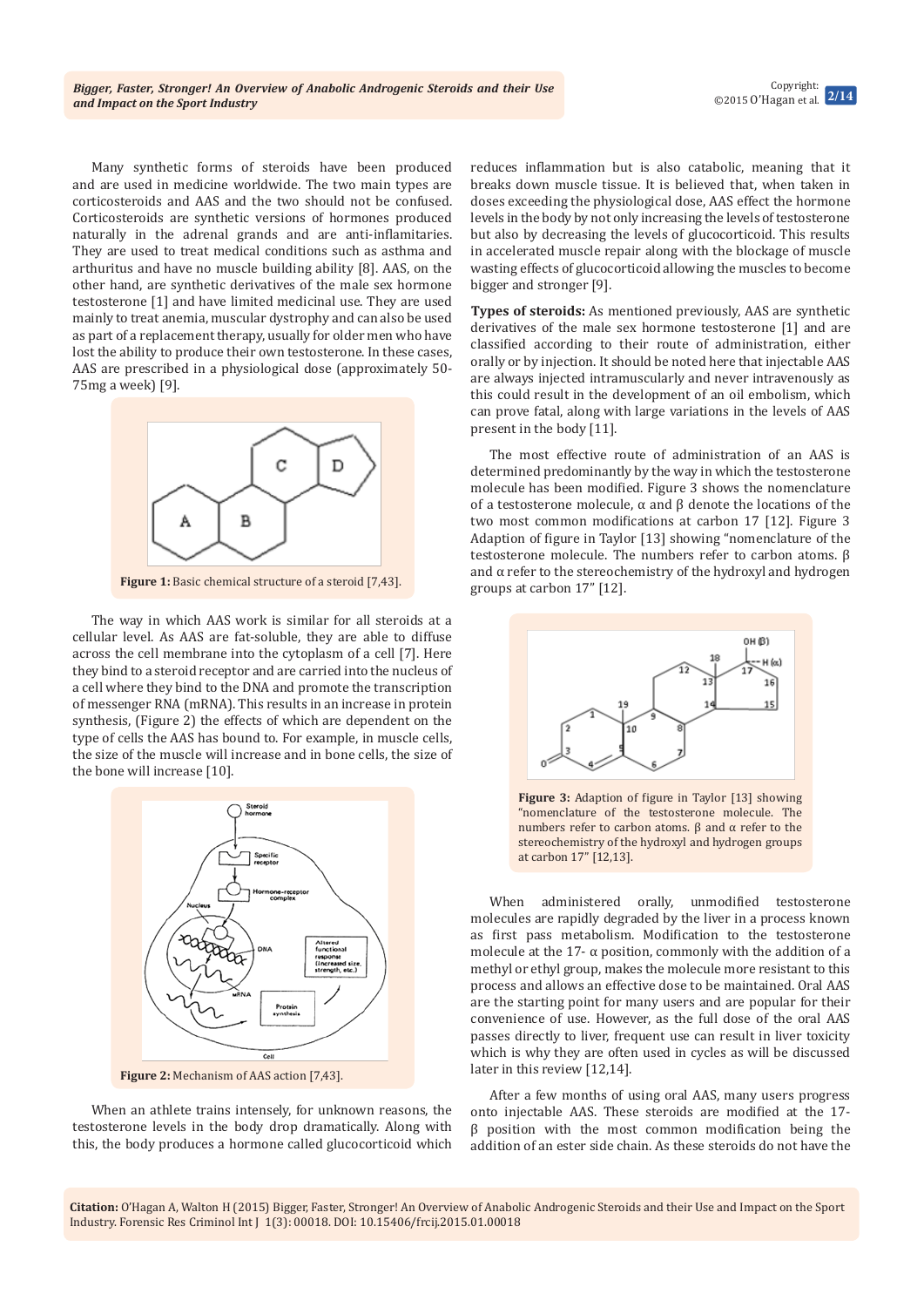modification at the 17- $\alpha$  position they are ineffective if taken orally and will not be able to resist the degradation by the liver [12]. This modification allows the AAS to absorb into fat deposits in the body, making them more stable and resulting in a slower administration but more effective action of the drug than those administered orally [3]. Examples of commonly abused AAS that are prepared for both oral and injection can be seen in Table 1 [15,16].

Oral steroids have an effect upon the body much more quickly than their injectable counterparts, however the active duration is much shorter as a result of their short half-lives and so the drug has to be taken on a more regular bases [17-19]. The halflife of a drug is defined as:"…the amount of time during which the blood level of it [the drug] is reduced to one-half of its original blood concentration" [12]. The short half-lives of oral steroids results in the detection time of the steroid being relatively short. In contrast, injectable steroids have a much greater half-life than oral steroids as the drug is stored in the fat deposits in the body. This makes them more stable than oral steroids and easier to maintain but this consequently means that their detection times are much greater [3]. The difference in the half-lives and detection times of oral and injectable steroids is highlighted in Table 2 [17].

**Table 1**: Examples of Commonly Abused Oral and Injectable AAS. Steroids are Listed in the form of: GENERIC NAME (Common Trade Name) [11,15,16,33].

| <b>Oral Steroids</b>               | <b>Injectable Steroids</b>          |  |
|------------------------------------|-------------------------------------|--|
| Methandrostenolone (Dianabol*)     | Boldenone Undecenoate (Equipoise)   |  |
| Oxandrolone (Anavar <sup>*</sup> ) | Nandrolone Decanoate (Deca)         |  |
| Oxymetholone (Anadrol*)            | Sustanon (Sostenon)                 |  |
| Testosterone Undecanoate (Andriol) | Testosterone Enanthate (Testoviron) |  |
| Methenolone Acetate (Primobolan*)  | Testosterone Cypionate (Testex Leo) |  |
| Stanozolol (Winstrol*)             | Stanozolol (Winstrol Depot)         |  |
| $*$ 17- α- Alkylated               |                                     |  |

**Table 2:** Examples of the Difference in Half-Lives and Detection Times of Both Oral and Injectable Steroids [2,4].

| <b>Oral Steroids</b> |              | <b>Injectable Steroids</b> |                        |             |                       |
|----------------------|--------------|----------------------------|------------------------|-------------|-----------------------|
| <b>Steroid</b>       | Half-life    | <b>Detection Time</b>      | <b>Steroid</b>         | Half-life   | <b>Detection Time</b> |
| Dianabol             | 8 hours      | 6 weeks                    | Equipoise              | 15 days     | 5 months              |
| Anavar               | 12 hours     | 3 weeks                    | Deca                   | 15 days     | 18 months             |
| Anadrol              | $<$ 16 hours | 8 weeks                    | Sustanon               | 18 days     | 3-4 months            |
| Andriol              | $<$ 12 hours | 5 weeks                    | Testosterone Enanthate | $10.5$ days | 3 months              |
| Primobolan           | 6 hours      | 5 weeks                    | Testosterone Cypionate | 12 days     | 3 months              |
| Winstrol             | 8 hours      | 3 weeks                    | <b>Winstrol Depot</b>  | 24 hours    | 9 weeks               |

**Reasons for use:** The focus of this review is the use of AAS in the sport industry however this does not mean that AAS are restricted to the sport industry. Users of AAS can be separated into three categories; sports competitors, occupation users such as security guards and "body image users" each with their own, slightly different reasons for using AAS [4]. Sport competitors primarily use AAS to gain a competitive edge over their opponents by increasing their strength and power [3]. AAS have proven time and time again how effective they are at providing this edge, the extent of which is illustrated by the statement of Harrison Pope, Professor of Psychiatry at Harvard Medical School, below:

"Steroids are incredibly effective. A young guy who eats badly, sleeps badly, smokes, drinks too much alcohol, misses half of his gym workouts and takes steroids can blow away the most dedicated, most gifted athlete who does not take steroids in terms of sheer muscle gain" [8]. For the majority of sports competitors, the window of opportunity is small which can introduce a financial aspect to the motivations for AAS use.

This motivation to use AAS over natural methods is understood by sport physiologist David Sandler of Strength Pro Inc. who has witnessed first-hand the pressure that is placed on young athletes to perform when they are faced with signing a contract for \$50 million [9]. It is at this point when "… when some athletes turn to anabolic steroids for an extra edge, to beat the clock and cash in on success" [9].

A sports competitor's decision to use AAS will not be taken as lightly as the same decision would be by an occupational user or "body image user". This is due mainly to the presence of the World Anti-Doping Agency (WADA) and their associated anti-doping policies which serve as a deterrent for many athletes. The World Anti-Doping Code a document that harmonises anti-doping policies in a variety of sports bodies worldwide, including the Olympic movement, and abides by five International Standards to ensure consistency. These five International Standards are: testing, laboratories, Therapeutic Use Exemptions, the List of Prohibited Substances and Methods, and the protection of privacy and personal information [20].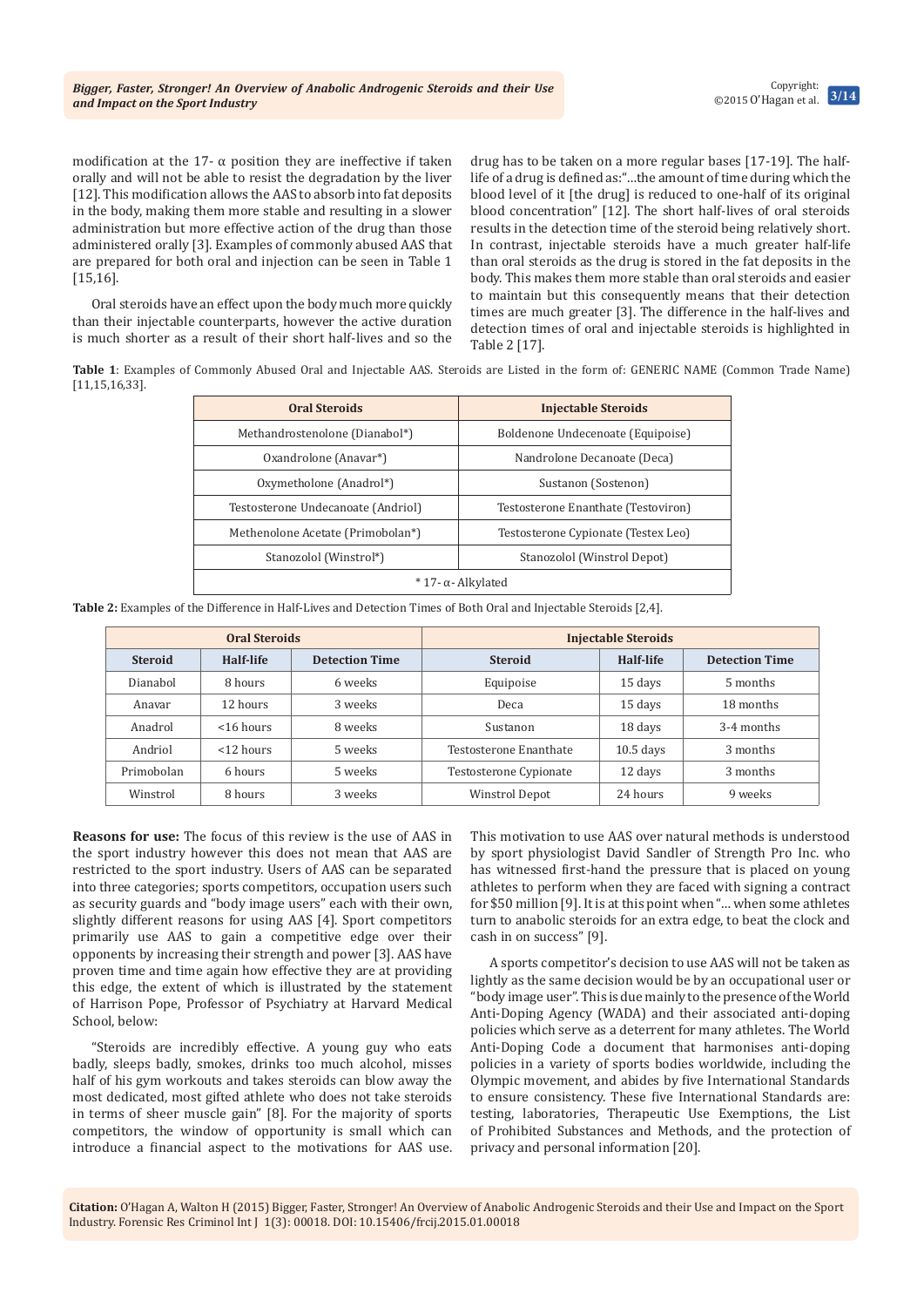As the ways in which sports competitors can abuse substances and methods to enhance their physical performance have advanced over the years, The Code has been amended accordingly with the most recent revision being introduced on 1st January 2015 [20]. However, some athletes still make the decision to use AAS despite the presence of WADA and The Code and are willing to take the risk of getting caught.

In comparison, this decision may be taken more lightly by occupational users and "body image users" who's main motivation for using steroids is the desire for a certain physique [4]. "Body image users" in particular have the desire to look muscular and "ripped" and the numerous "8 week transformation" images (Figure 4) that are displayed on AAS retail websites further enhance this desire [21].



**Figure 4:** Example of an "8 week transformation" promoted by AAS retail websites [6,21].

#### **How are steroids used?**

Although the use of AAS can greatly boost the performance of an athlete, they are not a form of "magic potion" and their use on their own is limited. In order to gain optimal results from AAS their use must be combined with a carefully planned and managed diet, exercise program and appropriate rest periods [11]. AAS are often administered in high doses which have been known to be up to 100 times greater than the physiological dose [2]. In order to obtain the quantities of AAS needed to administer these doses, AAS that are intended for veterinary use are commonly used. An example of this is Equipoise which is obtainable in 50 or 100mm vials as oppose to the regular quantities of 1, 2, 5 or 10mm vials. Winstrol-V is another example of an AAS intended for use by veterinarians use large animals such as horses and cattle. With a concentration of 50mg/cc, Winstrol-V has a significantly higher concentration than that intended for human consumption [12].

As discussed in the previous chapter, AAS come in two forms, oral and injectable and it is not uncommon for athletes to use a combination of the two. Oral steroids are simply swallowed whereas the injectable steroids are injected intramuscularly. The three main sits that are suitable for intramuscular injection are the gluteus maximus, quadriceps and the triceps. Some injectable steroid users believe that spot-site injections result

in more localised muscle growth, however, the risk of injecting spot-sites increase as the muscle groups become smaller and closer to nerves and veins [11]. The locations of these spot-sites can be seen in (Figure 5).



**Figure 5:** Location of front (a) and back (b) spot-site injections [24].

Injectable steroid users face an increased risk of infection. This could be a result of poor injection practice, the use of nonsterile compounds/equipment and also the sharing of needles [11]. This can lead to the development of bacterial and fungal abscesses as well as the transmission of blood-borne viruses such as hepatitis B or C and HIV [22]. This risk of infection is not restricted to the use of AAS but applies to all illicit drugs that are administered via injection. Due to the large numbers of illicit users worldwide that has led to the establishment of needle exchange programs by many health organisations with the aim to "Reduce the transmission of HIV, Hepatitis and other infectious diseases, and contribute to the health of service users" [14].

**Stacking and cycling:** One way in which AAS are used is in a process known as "stacking" and simply involves the use of two or more different AAS at the same time [2]. Many believe that stacking allows for the optimum results to be obtained and the AAS that are chosen to be incorporated into a "stack" are selected based upon their individual characteristics. For example, one AAS such as Anadrol may have the primary role of increasing mass and may be used in conjunction with Winstrol which has the primary function of strength [23].

The most common way in which AAS are used incorporates stacking and is a process known as "cycling". Cycling is where the AAS are taken over a period of time and consists of an "on-cycle" and an "off-cycle" typically last 6-12 weeks [4]. The "on-cycle" needs to be "…long enough for the body to enter an anabolic state and for diet and training to facilitate muscle growth and development" [11]. The "on-cycle" will be followed by a period of time to allow the body to return to its natural state, this is known as post cycle therapy (PCT). PCT is then followed by the "off-cycle" which is typically the length of the "on-cycle" and PCT and is a period of AAS-free training [11].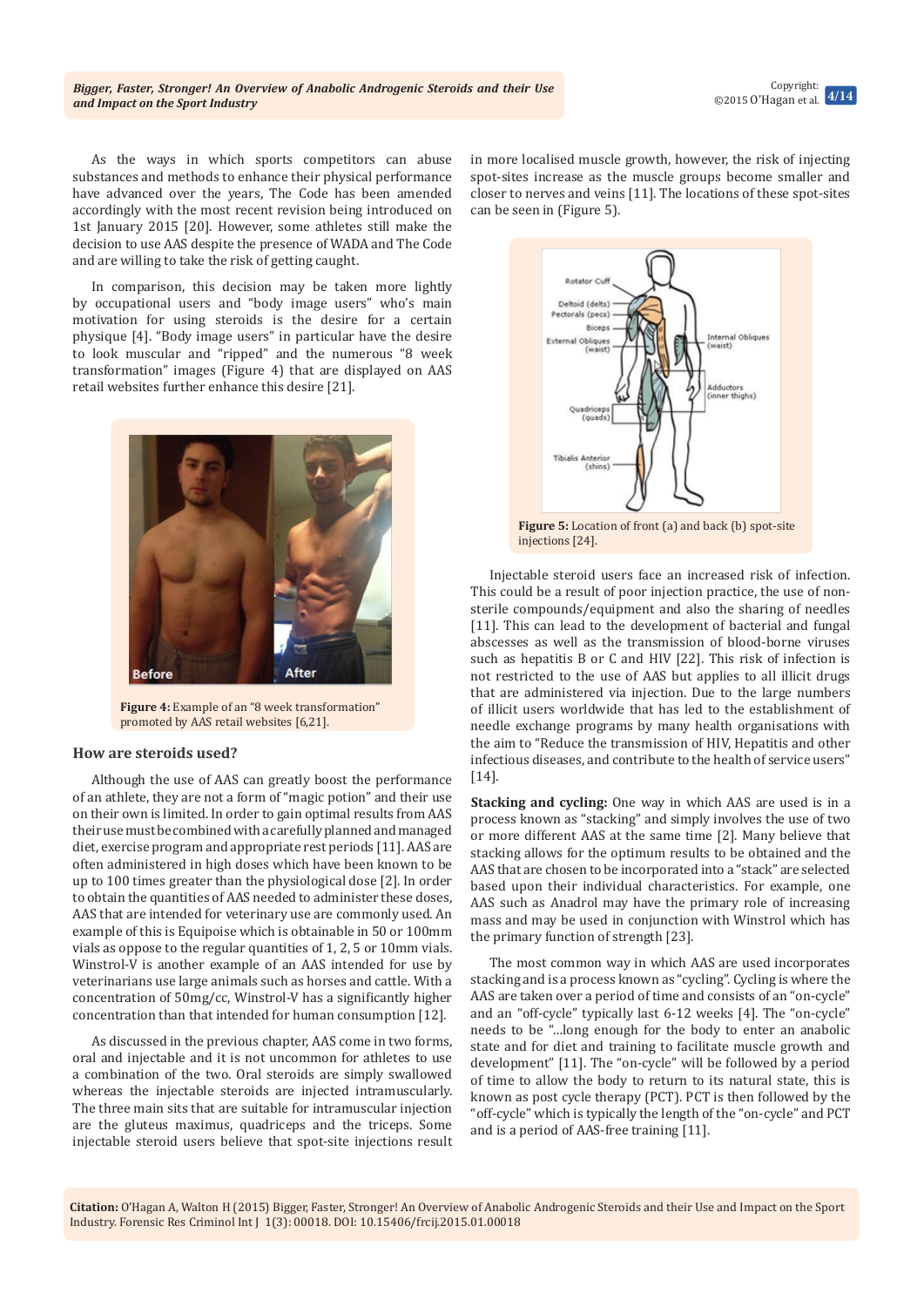Copyright: ©2015 O'Hagan et al. **5/14**

There are two types of cycles that are used by athletes, each giving different results. In a "bulk cycle", the AAS used tend to be more androgen based and have the sole purpose of allowing the user to gain weight [24]. In comparison to this, a "cutting cycle" uses less androgenic and retain less water which allows the user to obtain a more "cut" or "ripped" physique [11].

AAS literature provides examples of hundreds of different cycles all which vary in complexity depending upon the required results, level of the AAS user and also gender, with some cycles having been developed specifically for women that possess lower virilising properties [25]. However, they all share common features such as the use of oral AAS early on in the cycle, frontloading with powerful AAS at the start of the cycle to increase the blood testosterone levels quickly, the use of longer acting drugs to maintain these blood testosterone levels, and tapering the AAS use off gradually at the end of the cycle. With this in mind, to obtain optimal results, the cycle needs to be tailored to the individuals' metabolism and build [11]. Examples to illustrate the difference in complexity of AAS cycles for beginners, intermediate and advanced users along with an advanced female cycle can be seen in Cycle 1-4 (Figure 6) [25,26].

**Polydrug use:** As mentioned previously, many users believe that stacking AAS can allow optimal results to be obtained [23]. In addition to this, many users also combine this with the use of other recreational/illicit drugs for the purpose of either further enhancing the effects of the AAS or to reduce the impact of the side effects (discussed in chapter 4) [27]. Table 3 shows some examples of drugs commonly used in conjunction with AAS (Table 3) [4,27,28].

# **Effects of taking steroids**

It is common knowledge in today's society that there are adverse effects associated with the use of AAS, yet many believe that the perceived "benefits" greatly outweigh the risks. These "benefits" include increased strength and muscle mass, decreased recovery time, promotion of the healing of injuries and ultimately to obtain a winning edge [29].

The adverse effects that are associated with the use of AAS are well documented throughout current literature. These effects are outlined in Table 4 and all differ in severity. Although



**Figure 6:** Adaptions of AAS cycles for beginners, intermediate and advanced users [27] along with an adaptation of an advanced AAS cycle for female users [25,26,51].

for one anonymous All-Pro Lineman: "Anabolic steroids biggest side effect is loss of memory because no one can remember taking them" (Table 4) [3,4,11,19,22,27,30-32].

### **Steroids and the law**

In the UK AAS compounds are controlled as a Class C substance under the Misuse of Drugs Act (MDA) 1971 and are also scheduled under Schedule 4 Part II of the Misuse of Drugs Regulations 2001. It is not an offence under the MDA 1971 to possess AAS if they are intended for personal use and are in a medicinal form. It is, however, an offence to produce, supply or possess/import/export with intent to supply without a licence [33]. The penalties AAS carry are 2 years imprisonment and an unlimited fine for possession and 14 years imprisonment and an unlimited fine for supply [34]. AAS are also licenced under the Medicines Act 1968 as prescription-only medicines by the Department of Health's Medicine Control Agency making it illegal for a doctor/pharmacist to supply AAS in any other way than with doctor's prescription [35].

**Table 3:** Adaption of Drugs Commonly used in Conjunction with AAS and their Proposed Reason for use [4,27,28,34,47].

| Drug group                          | <b>Reason for Use</b>                                                                                                    |
|-------------------------------------|--------------------------------------------------------------------------------------------------------------------------|
| Diuretics                           | To Counteract Fluid Retention And Promote Muscle Definition                                                              |
| Insulins                            | To Promote Glucose Uptake By Tissues And Increase Protein Synthesis                                                      |
| Thyroid Hormones                    | To Accelerate Fat Metabolism                                                                                             |
| <b>Opiates</b>                      | To Reduce Training-Related Pain In Muscles And Joints                                                                    |
| Human Growth Hormone (HGH)          | To Increase Muscle And Tendon Strength, To Decrease Body Fat                                                             |
| Tamoxifen                           | To Prevent/Reduce Gynacomastia                                                                                           |
| Human Chorionic Gonadotrophin (HCG) | To Promote The Natural Production Of Testosterone During An Off-Cycle As This Is<br>Often Suppressed During The On-Cycle |
| Cocaine/Amphetamine                 | To Enhance Training                                                                                                      |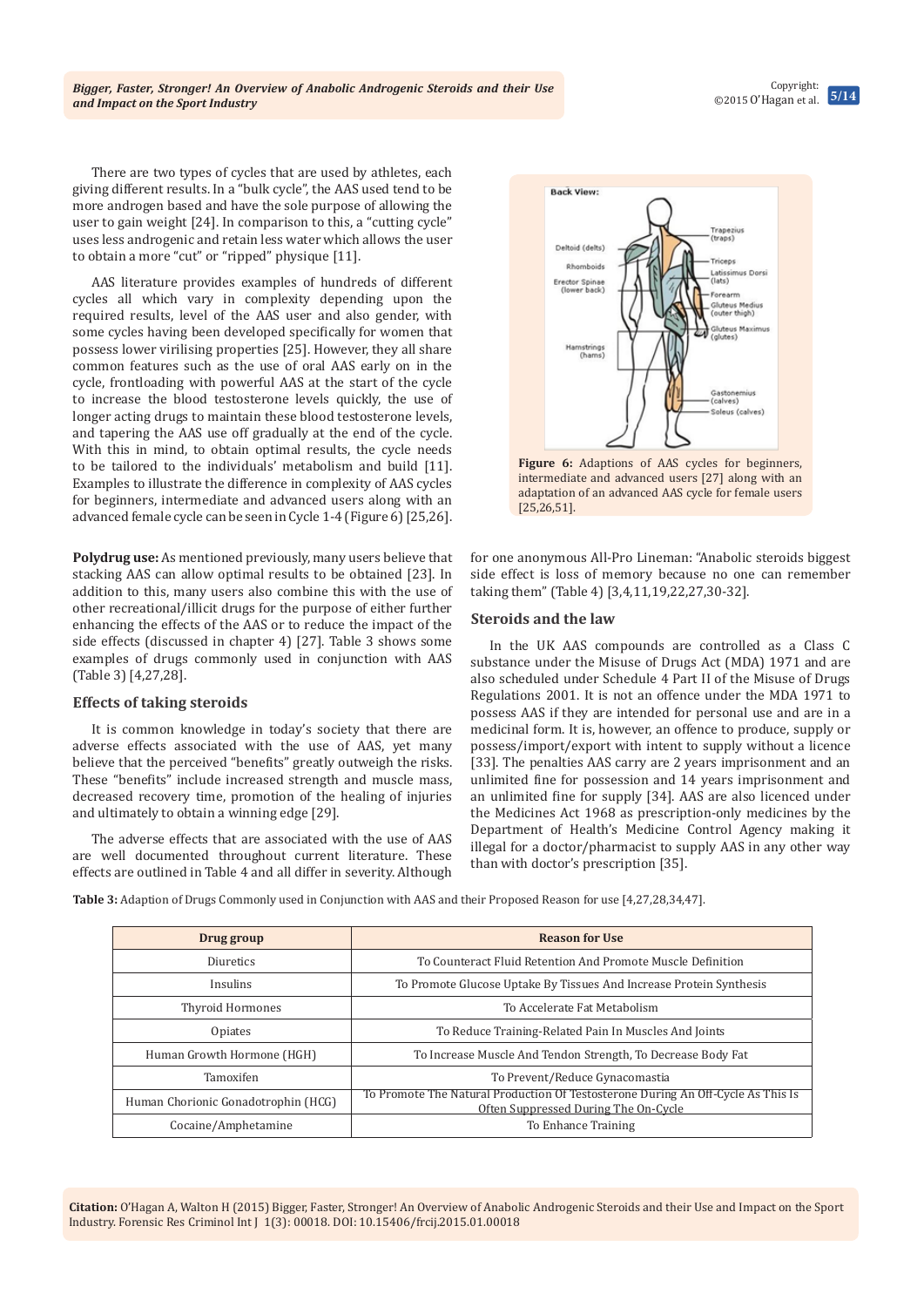The term "medicinal product" is one that has caused confusion amongst law enforcement and users and is defined by the European Directive 2001/83/EC as:

- a. Any substance or combination of substances presented as having properties for treating or preventing disease in human beings; or
- b. Any substance or combination of substances which may be used in or administered to human beings either with a view to restoring, correcting or modifying physiological functions by exerting a pharmacological, immunological or metabolic action, or to making a medical diagnosis" [36].

Changes to the law that came into effect on 23rd April 2012 removed the term "medicinal product" from the legislation [37]. It is still legal to import/export for personal use, however, this must be carried out in person as import restrictions that have been put in place now make it illegal import/export AAS using postal, courier or freight services [38].

Martin Chandler of Liverpool John Moores University believes that this chance that was brought into effect in the run up to the London 2012 Olympic Games will: "…cause a rise in home produced products by illicitly sourced raw testosterone powders, so we'll see a rise in underground products produced in the UK, this is likely to decrease the quality and increase the risk..... and this year in particular there is a crackdown on raw materials as the government have to be seen to be preventing the importation and production of anabolic steroids prior to the Olympics" [37].

**Table 4:** Adverse Effects Associated with AAS use [3,4,11,7,19,24,25,27-32,34,37].

| <b>Adverse Effect</b>          | <b>Comments</b>                                                                                                                                                                                                                                                                                                                                                              |  |
|--------------------------------|------------------------------------------------------------------------------------------------------------------------------------------------------------------------------------------------------------------------------------------------------------------------------------------------------------------------------------------------------------------------------|--|
| Cosmetic                       |                                                                                                                                                                                                                                                                                                                                                                              |  |
| Acne                           | Particularly on the back but also on the face. Cystic types can leave permanent scarring. Effects<br>observed in both sexes.                                                                                                                                                                                                                                                 |  |
| Water and Salt Retention       | Can cause skin puffiness and causes increase in blood pressure and increased strain on the kid-<br>neys. Effects observed in both sexes.                                                                                                                                                                                                                                     |  |
| Hair                           | Male-pattern baldness is observed in both sexes with prolonged use and is often sped up with<br>the use of AAS. The increased growth of facial hair is also observed which is unwanted in female<br>users.                                                                                                                                                                   |  |
| Gynaecomastia                  | The development of abnormal breast tissue in male users due to an imbalance in the ratio of<br>oestrogen to testosterone. Gynaecomastia is permanent and is treated with surgery.                                                                                                                                                                                            |  |
|                                | Reproductive                                                                                                                                                                                                                                                                                                                                                                 |  |
| Male                           | AAS use supresses' natural production of testosterone which leads to testicular atrophy (shrin-<br>king of the testicles) and a reduction in sperm production. These effects are reversed when AAS<br>use stops. It has also been reported that AAS use can cause prostate enlargement which causes<br>problems urinating as well as users experiencing an increased libido. |  |
| Female                         | Increased libido, disruptions to the menstrual cycle, and clitoral enlargement have all been<br>reported by female AAS users along with breast atrophy.                                                                                                                                                                                                                      |  |
|                                | Cardiovascular                                                                                                                                                                                                                                                                                                                                                               |  |
| <b>Heart Attack and Stroke</b> | AAS use increases the levels of low-density lipoprotein (LDL) and decreases levels of high-densi-<br>ty lipoprotein (HDL). This increases the risk of atherosclerosis (fatty deposits that disrupt blood<br>flow inside arteries) and can lead to a heart attack or stroke depending on where the blood flow<br>is disrupted.                                                |  |
| Hepatic                        |                                                                                                                                                                                                                                                                                                                                                                              |  |
| Liver Tumours and Dysfunction  | AAS use has been associated with liver tumours and peliosis hepatis (formation of blood-filled<br>cysts on the liver) and has been observed in both sexes particularly with the use of oral steroids.                                                                                                                                                                        |  |
| <b>Musculoskeletal</b>         |                                                                                                                                                                                                                                                                                                                                                                              |  |
| Stunted Growth                 | Particularly a problem with AAS use in adolescents. Sex hormones are responsible for triggering<br>bone growth and abnormally high levels can result in the bones stopping to grow prematurely.                                                                                                                                                                              |  |
| Psychological                  |                                                                                                                                                                                                                                                                                                                                                                              |  |
| "Roid Rage"                    | AAS use is known to bring on psychological changes such as increased aggressiveness and fee-<br>lings of power and indestructability. Some users are described to have a Dr. Jekyll and Mr. Hyde<br>personality.                                                                                                                                                             |  |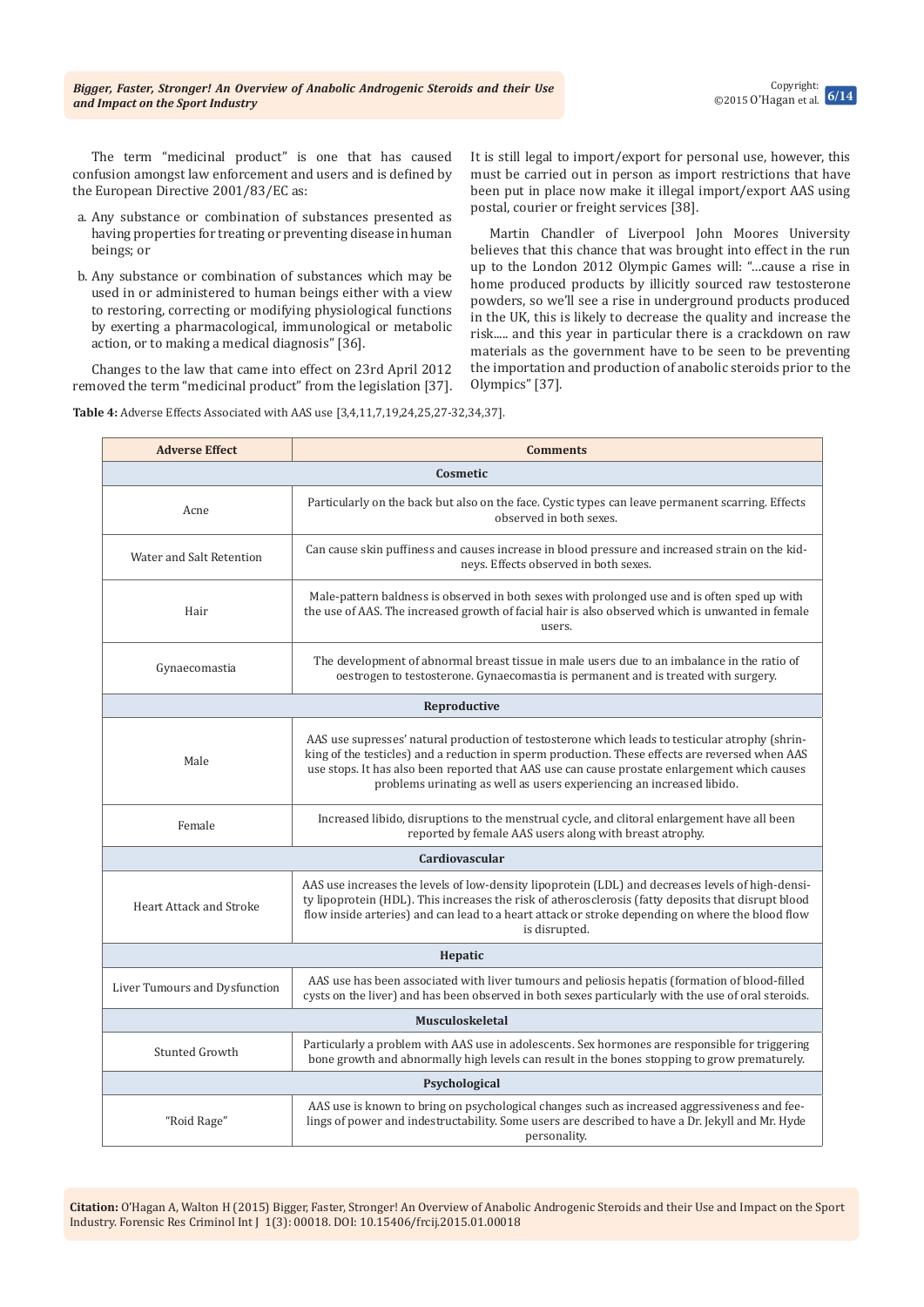Copyright: ©2015 O'Hagan et al. **7/14**

**Steroid seizures:** The number of AAS seizures between 2009/10 and 2013/14 as reported by the Home Office can be seen in Table 5 below. The data in the table highlights that there was a drop in the number of AAS seizures between the years 2009/10 and 2010/11 but from 2010/11 to 2013/14 the number of AAS seizures has almost doubled which suggests that AAS use is a growing problem here in the UK (Table 5) [39-43].

**Table 5:** Home Office Reported Figures for the Number of AAS Seizures and the Quantity of AAS Seized between the Years 2009/10 and 2013/14 [4,14-16,39-43].

| Year    | <b>Number of Seizures</b> |
|---------|---------------------------|
| 2009/10 | 871                       |
| 2010/11 | 674                       |
| 2011/12 | 706                       |
| 2012/13 | 836                       |
| 2013/14 | 1142                      |

Figure 7 shows the percentage number of AAS seizures for the Police and the UK Border Force. It can be seen that, over the 5 year span displayed, in all cases the majority of AAS seizures were made by the Police which might suggest that the majority of AAS users are sourcing AAS internally, possibly from underground laboratories.



**Figure 7:** Percentage number of AAS seizures by authority between 2009/10 to 2013/14 [4,14-16,39-43].

The statistics used to produce Figure 7 are published by the Home Office for each financial tax year which means that the import restrictions mentioned previously were introduced shortly after the start of the 2012/13 financial tax year. The sharp increase (44%) in the number of seizures made by the UK Border Force in 2012/13 compared to 2011/12 could therefore be a result of the introduction of these import restrictions in the run up the London 2012 Olympics. There is no obvious reason for the 56% decrease in the number of seizures by the UK Border Force that is observed between the years 2009/10 and 2010/11 (Figure 7) [39-43].

In comparison to the number of AAS seizures, Figure 8 below shows the proportion of AAS seizures for the Police and UK Border Force in terms of the quantity of AAS seized. In all 5 years displayed in Figure 8 it can be seen that the majority of the quantity of AAS seized in each year was by the UK Border Force. This could suggest that people are dealing in AAS as they are importing quantities that are much greater than those required for personal use.

It can also be seen from Figure 8 that for the year 2012/13 there is a significantly lower amount (55%) of AAS seized by the Police in comparison to that of the UK Border Force which again could be a result of the introduction of the import restrictions and the UK Border force cracking down on this (Figure 8) [39- 43].



**Figure 8:** Proportion of AAS seizures by authority in terms of quantity seized between 2009/10 to 2013/14 [4,14-16,39-43].

#### **Use of steroids in the sport industry**

The desire to succeed and the feeling of euphoria that comes hand in hand with victory is the driving force of many athletes and to some, this is worth virtually any sacrifice [3]. It is my opinion that an athlete's desire to find a shortcut to success leaves them with little regard for the moral implications of doping in sport. Not only is the use of performance enhancing drugs in general, not specifically AAS, unfair but it creates an uneven playing field that make it impossible for some to compete on. The use of AAS can have a serious impact, not just on the health of the athlete as mentioned previously, but the repercussions of being caught abusing AAS can result in a ban from competing and even having any medals or titles won as a result stripped.

The use of AAS was initially confined to the power disciplines such as the throwing events (javelin, discus, shot-put and hammer) along with weightlifting and body building but their use soon spread to other disciplines where an increase in size, speed or strength would be advantageous [19].

**History of the use of steroids:** The observation that the testes were vital for masculinisation can be dated back as far as the fifteenth century BC. At this time, in India, it was believed that consuming the testes of animals was a cure for impotence "… while in ancient Greece, Aristotle wrote that castrating immature male birds affected secondary sexual characteristics" [44]. By the mid-eighteenth century John Hunter, a Scottish surgeon, transplanted the testes of a rooster into its abdominal cavity and it was observed that the effects of castration were reversed. However, it was not until 1935 that the crystalline testosterone was isolated and it is from this that the whole concept of AAS stems [44].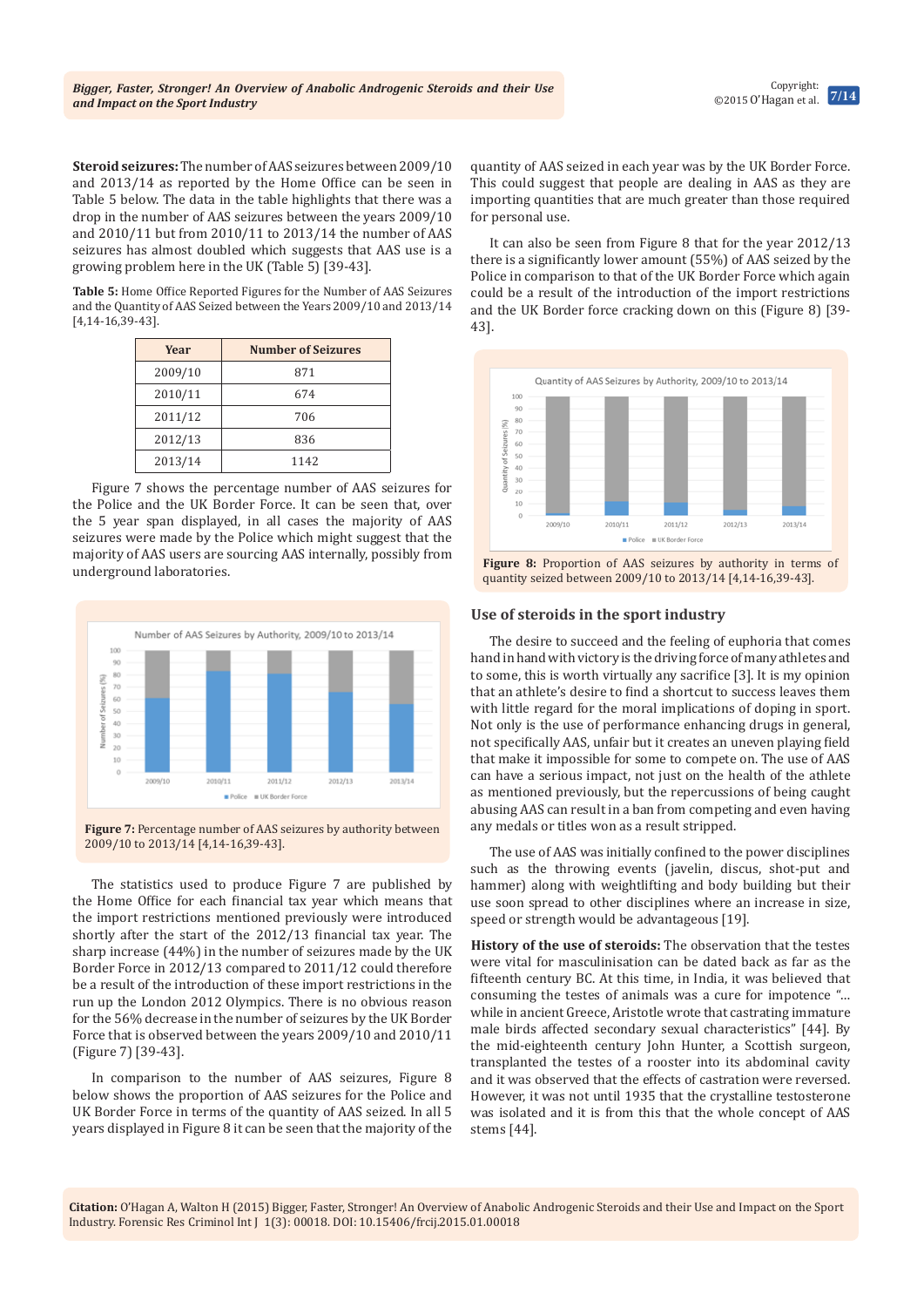The use of performance enhancing drugs (PEDs) in sport is perceived by many to be a problem that is somewhat new. In reality, however, the use of substances to give an athlete an advantage over an opponent can be dated back as far as to the ancient Greeks [27]. Some believing that: "…it wasn't too long after the very idea of sport was conceived that athletes learned about the shortcuts to victory, meaning they learned how to cheat" [3]. A brief outline of the key points in the history of the development and use of PEDs in sport can be seen in Table 6,

some of which are discussed in more detail later in this chapter.

It was not until after the Second World War (1939-1945) that the use of drugs in sport became wide-spread. The Second World War marked a time where the use of amphetamines and AAS was extensive by the military which "…not only greatly increased scientific knowledge about the properties of the various drugs but also demonstrated the widespread opportunities for the use of the drugs outside a therapeutic context" Table 6 [1-3,45-47].

**Table 6:** Adaption of an Overview of the Key Points in the History of the Development and use of PEDs in Sport [1-3,19,36,45-48,59,31].

| <b>Time</b>                 | <b>Development/use of PEDs</b>                                                                                                                                         |
|-----------------------------|------------------------------------------------------------------------------------------------------------------------------------------------------------------------|
| 15 <sup>th</sup> century BC | In India they believed that consuming the testes of an animal was a cure for<br>impotence                                                                              |
| Ancient Egyptians           | Used the ground rear hooves of the Abyssinian ass as they believed it enhanced<br>their performance                                                                    |
| Roman gladiators            | Used stimulants to overcome fatigue                                                                                                                                    |
| Ancient Olympians           | Bread soaked in opium, mushrooms, strychnine                                                                                                                           |
| 1935                        | Crystalline testosterone was isolated by Laqueur                                                                                                                       |
| World War II                | Amphetamine used to counter fatigue among soldiers and pilots. Testosterone<br>used to increase aggressiveness and strength of German soldiers                         |
| 1950                        | AAS introduced in sport, Dr Ziegler aided CIBA Pharmaceutical Company in the<br>development of Dianabol                                                                |
| 1960 Olympics               | First documented fatality as a result of doping - amphetamine induced heat-<br>stroke                                                                                  |
| 1964                        | IOC bans doping for Olympic athletes                                                                                                                                   |
| 1966-1972                   | East Germany introduces a secret national system for hormone doping for athle-<br>tes of both sexes with methandrostenolone and state-manufactured oral-turi-<br>nabal |
| 1967                        | Death during Tour de France as a result of doping, IOC adopts a drugs testing<br>policy                                                                                |
| 1970                        | Diuretics used to dilute urine prior to drugs testing                                                                                                                  |
| 1974                        | AAS added to the IOC list of prohibited substances                                                                                                                     |
| 1976 Olympics               | Suitable test for AAS developed which allowed for an enforceable ban                                                                                                   |
| Up to 1980                  | Amphetamine, caffeine, cocaine and strychnine dominate doping incidents                                                                                                |
| 1980                        | The misuse of HGH appears, $\beta$ -blockers used to improve shooting, AAS use<br>spread among many different sports                                                   |
| 1988                        | Ben Johnson became the first Olympic gold medal winner in track and field to<br>be stripped of his medal after testing positive for stanozolol                         |
| 2000                        | Development of tetrahydrogestrinone (THG or "the clear"), an AAS designed to<br>escape detection in doping analysis                                                    |
| 2007                        | Marion Jones admits having taken "the clear" and is stripped of 5 gold medals                                                                                          |
| 2012                        | Lance Armstrong stripped of all seven Tour de France titles won from 1999-<br>2005 and given a lifetime ban by the International Cycling Union                         |
| 2013                        | Lance Armstrong stripped of Olympic bronze medal from 2000 Sydney Games                                                                                                |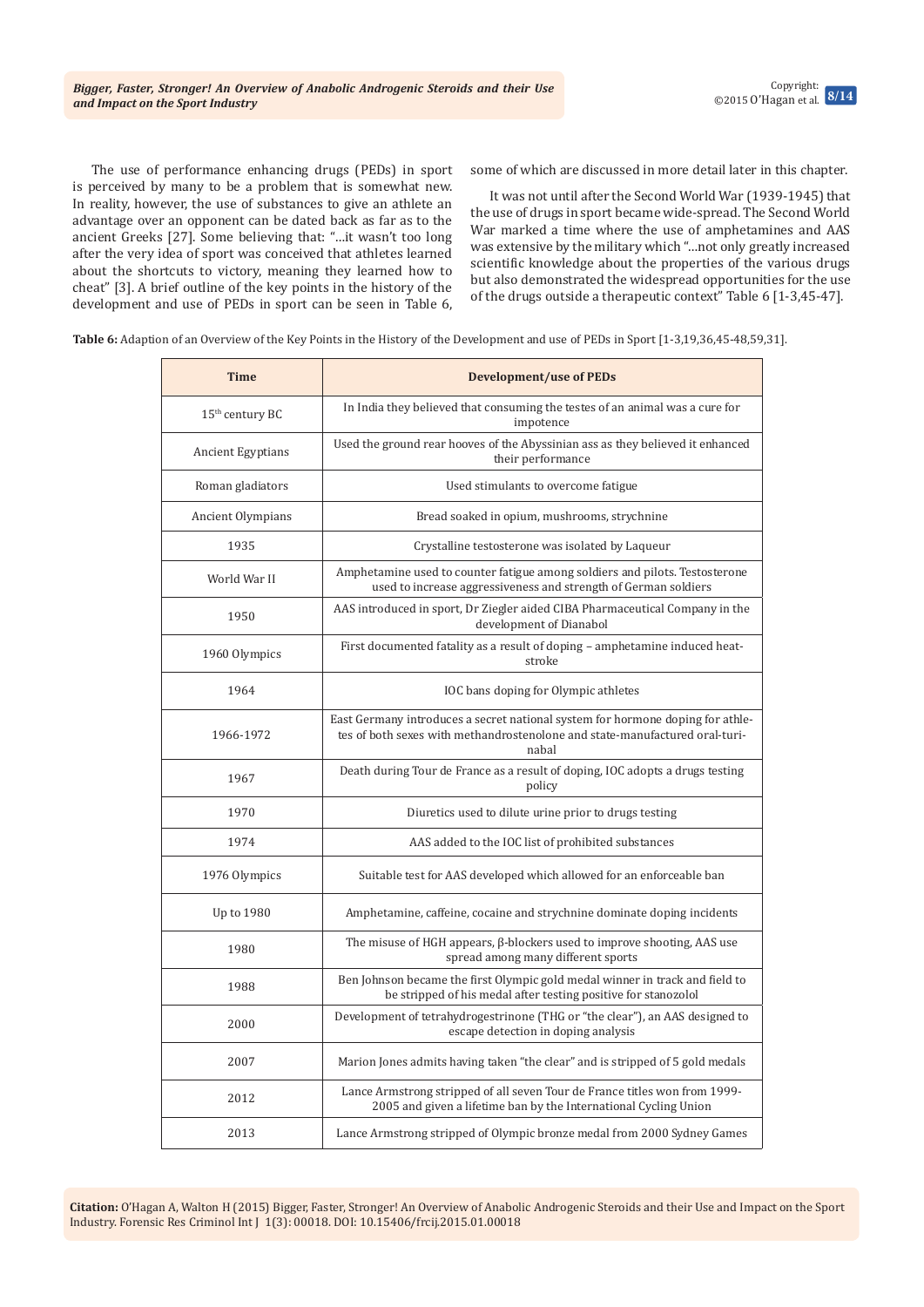athlete after he won a bronze medal at the 1984 Los Angeles Olympics [49]. At the 1988 Seoul Olympics, Johnson won the gold medal in the men's 100m, beating his biggest rival, Carl Lewis, and setting a world record time of 9.79 seconds. Ben Johnson immediately became a national hero, but this all changed three days later when it was announced that he had tested positive for stanozolol, an AAS banned by the IOC [50].

Johnson was stripped of his gold medal, his world record was rescinded and he was suspended from competing for two years. This resulted in Lewis been promoted to first place, retaining his title, and Linford Christie was promoted to the silver medal position [51]. Overnight, Johnson went from national hero to national disgrace [49] and even to this day is "…still branded the most notorious cheat in sporting history" [52].

That 100m race at the 1988 Seoul Olympics has since become known as "the dirtiest race in history" [50] with a further five of the eight finalists been implicated in various drug scandals over the years. This included Lewis who, it emerged, had tested positive for stimulants during the U.S. trials yet it was Johnson that remained the figurehead of the drug cheat [50].

Comparing the image of Johnson at the 1982 Commonwealth Games (Figure 9) to that of Johnson at the 1988 Seoul Olympics (Figure 10) it is evident that there is a distinct difference in muscle definition and development between the two photos which leads to suspicions of AAS abuse. Johnson has since admitted to using AAS since 1981 [51,53,54] having been encouraged to do so by his coach, Charlie Francis. Although he refuses to place any blame on Francis, [52] Johnson recalls: "Charlie said over a few conversations, that you only cheat if you're the only one doing it. This means if the other guys are doing it, and you start doing the same thing, it's not cheating" [52].

**Figure 9:** Ben Johnson at the 1982 Commonwealth games [46].

It is speculated by many that Johnsons determination to beat his rival, Lewis, to the gold medal lead to Johnson and his coach taking the risk of administering an extra dose of AAS too close to the 1988 Seoul Olympics [51]. However, this is something that Johnson protests. He believes that some corporate force did not want him the win the race and so paid for him to be framed by spiking a drink he drank sometime before the race

**Citation:** O'Hagan A, Walton H (2015) Bigger, Faster, Stronger! An Overview of Anabolic Androgenic Steroids and their Use and Impact on the Sport

**Olympic success:** In the early 1950s there were rumours of hormonal experiments taking place by the Soviet Union to enhance the performance of their athletes [3]. The Soviets returned to Olympic competition at the 1952 Helsinki Games and did so with great success which sparked three decades of rivalry for domination of the Olympic medal table [1].

At the 1956 World Games in Moscow, Dr Ziegler, an American physician, witnessed the use of AAS, in this case straight testosterone, among Soviet athletes [3]. Dr Ziegler knew that the use of AAS would result in the enlargement of the prostate gland obstructing the urinary tract and so was not surprised to see that Soviet athletes were being catheterised to enable them to pass urine [3].

Perhaps one of the best examples of the wide-spread government-sanctioned drug use by athletes is the case of the former German Democratic Republic (GDR). The GDR exploited sport "…for purposes of international prestige or diplomatic advantage…" [1] and succeeded, being consistently at the top of the medal tables, along with the US and the Soviets, finishing third in 1972 and second in 1976, 1980 and 1988 [1].

According to Manfred Hӧppner, the Deputy Director and Chief Physician of the GDR doping system, almost all medal-winning GDR athletes in events involving speed or strength at the 1972 Munich Olympic Games had been administered Oral-Turinabol, an AAS [48]. Following reunification, and the lapse of the doping system, the performance of GDR athletes dropped significantly and it is now widely acknowledged that the GDRs success was largely a result of the government-sanctioned drug program [1].

It was not until the 1976 Montreal Olympics when the first a suitable test for AAS in urine was developed which allowed for an enforceable ban [2]. This ban, coupled with the advancement in drug testing, resulted in the disqualification of eleven athletes, eight of which were disqualified for the use of AAS [1].

Despite the introduction of drug testing for AAS, their use continued to be a problem in elite sport, so much so that the 1980 Moscow Olympics were nicknamed the "Junkie Olympics" [1]. It soon became clear that athletes were one step ahead of the scientists as: "The athletes would catheterize themselves first to drain their own drug-tainted urine from their bladders, then to pump bogus, "clean" urine into their bodies, which they would pass when tested. This process enabled many athletes to beat the tests; it is still used today by athletes trying to avoid detection" [3].

By the late 1980s it was estimated that 70% of all positive drug tests conducted at IOC accredited laboratories were for AAS showing just how wide-spread a problem they had become [1]. Up until 1988 I feel that the problem of AAS use in sport was one that was confined to the knowledge of those directly involved in the sport industry; the athletes, the coaches and the governing bodies of sport such as the IOC. However, in 1988 at the Seoul Olympics something happened that exposed the problem of AAS use to the general public world-wide.

**Ben Johnson:** Benjamin Sinclair (Ben) Johnson was born in Jamaica and immigrated to Canada at the age of 14. He was quick to establish a promising track career and became a known

Industry. Forensic Res Criminol Int J 1(3): 00018. DOI: [10.15406/frcij.2015.01.00018](http://dx.doi.org/10.15406/frcij.2015.01.00018)

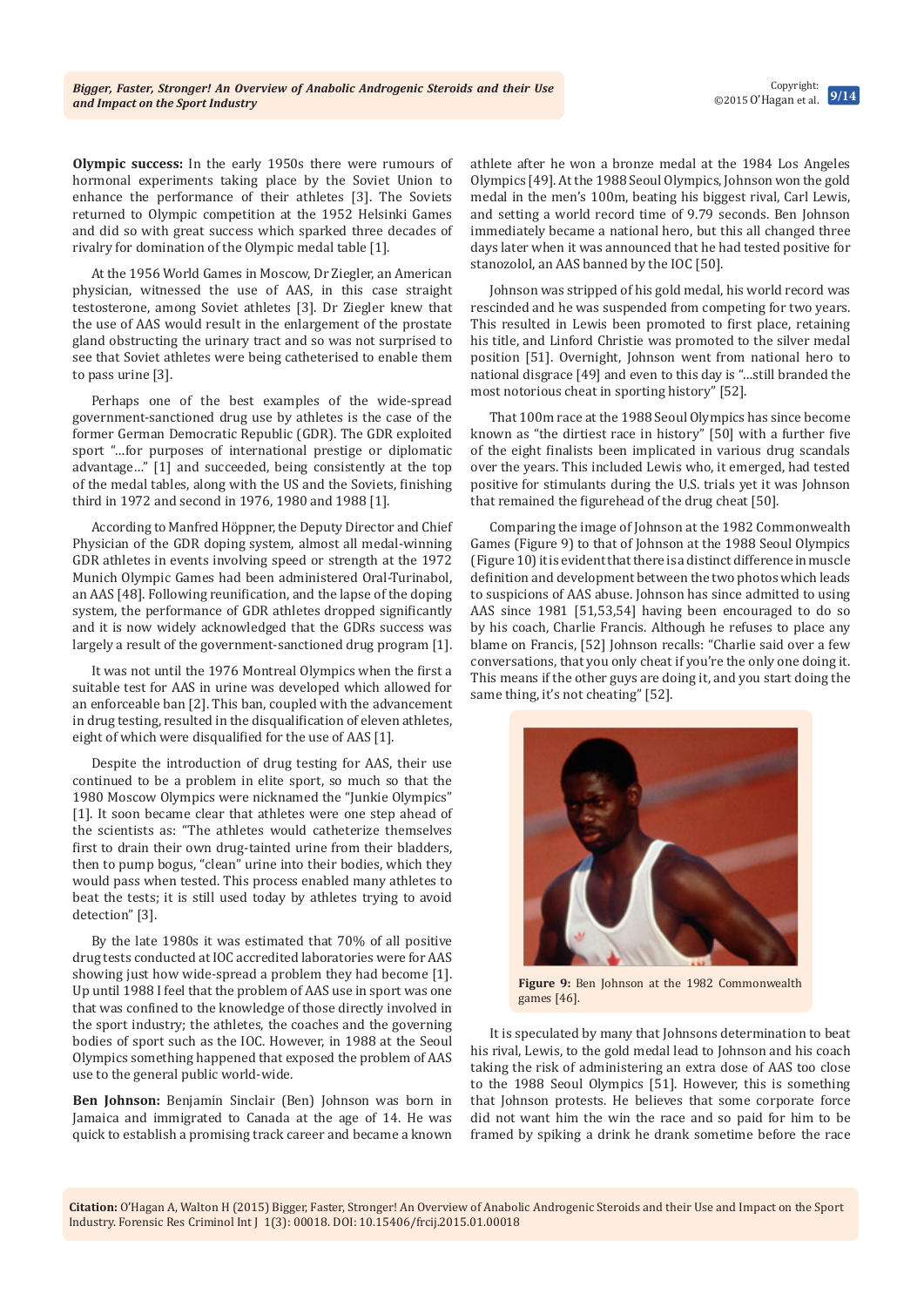

with stanozolol, an AAS that he claims he has never used [52]. "I stopped taking steroids six weeks before the Games. I wouldn't be that dumb to take anything so close to an Olympic final. And the amount of steroids found in my system could have killed a normal man. I tested positive for stanozolol but I was using other steroids" [52].



**Figure 10:** Ben Johnson at the 1988 Seoul Olympic Games [58].

In 2013, 25 years after he was stripped of his gold medal, Johnson still feels that he was treated unfairly in a time when drug use in sport was a wide-spread problem [50]. He said: "I was nailed on a cross, and 25 years later I'm still being punished. Rapists and murderers get sent to prison, but even they get out eventually. I know what I did was wrong. Rules are rules. But the rules should be the same for all. But politics always plays in sports" [55].

**Marion Jones:** Marion Jones displayed talent at an early stage. Her family moved numerous times during her teenage years to enable her to compete in prominent teams and she was competing on an international level at the age of 12 [56]. At the 2000 Sydney Olympic Games, Marion Jones became the first woman to win five medals in a single Games, winning three gold medals and two bronze. Jones became the golden girl of athletics overnight [13]. However, suspects of AAS use had surrounded Jones throughout most of her career and the difference in appearance of Jones from before and during the 2000 Sydney Olympics can be seen in Figure 11 & 12 respectively. It was not until 2003 that allegations that Jones had used prohibited substances were made by her ex-husband, C.J. Hunter and the founder of Bay Area Laboratory Co-operative (BLACO), Victor Conte [56]. These allegations came about when Jones' former coach, Trevor Graham, sent a syringe containing the previously undetectable THG ("the clear") to the US Anti-Doping Agency (USADA). Raids on the BLACO headquarters linked Jones to doping schedules, purchases and blood test results [13,57,58].

Jones then went on to begin training with Charlie Francis, the former coach of Ben Johnson, in the run up to the 2004 Athens Olympics, which lead to five-time Olympic gold medallist Michael Johnson commenting that: "The people she has surrounded herself with have been involved in some of the largest drug scandals in the sport" [13].



**Figure 11:** Marion Jones in 1999, before the 2000 Sydney Olympic Games [10].



**Figure 12:** Marion Jones in 1999, before the 2000 Sydney Olympic Games [10].

In 2004, Conte stated on national television that he has observed Jones injecting herself with HGH and that he had personally given her five different PEDs before, during and after the 2000 Sydney Olympics which lead to the IOC launching an investigation [59]. As well as this, it was known to the public that Hunter that at the 2000 Sydney Olympics he had personally injected her with THG [56]. A few years later in 2006, Jones tested positive for a prohibited substance but this was later cleared by a second test [56].

In 2007, Jones finally admitted to lying to agents in 2003 about her use of THG and was sentenced to six months imprisonment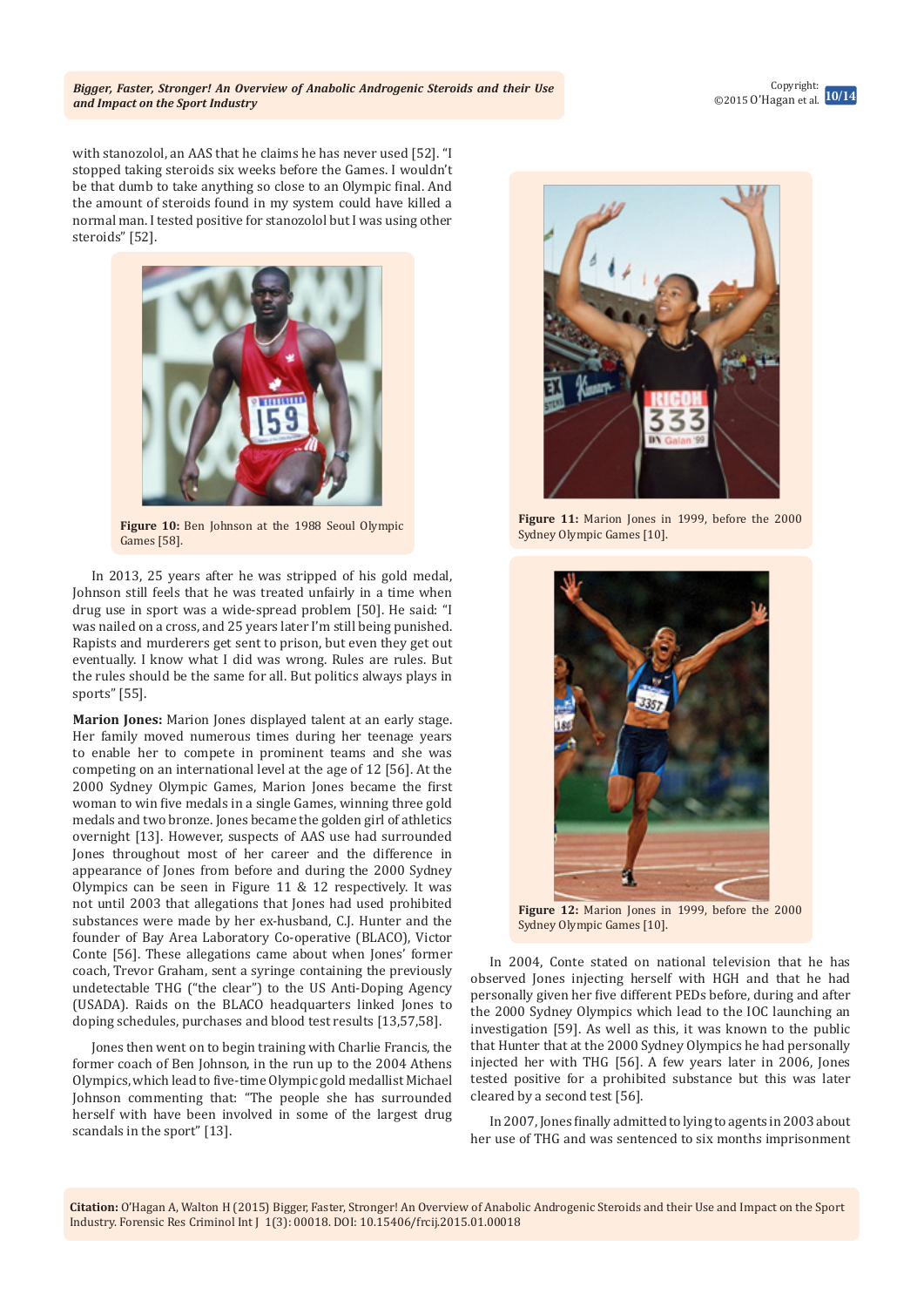Copyright: ©2015 O'Hagan et al. **11/14**

for this in 2008 [56]. In a letter sent to family and friends on the eve of the trial Jones claimed that she never knew she was taking a prohibited substance and that he coach, Graham had her believe that it was flaxseed oil [60].

The outcome of this for Jones could be considered humiliating but many would say she got what she deserved. Apart from serving six months in prison for lying to a federal agent, the IOC (International Olympic Committee) stripped Jones of all five medals she had won at the 2000 Athens Olympics and the International Association of Athletics Federations, the international governing body of track and field, "…annulled all of Jones's results since September 2000…" [22].

Jones' claims to ignorance regarding the substances Graham was giving her do not get her any sympathy in the eyes of some. In an era of sport where PED use is becoming ever more prevalent, it is hard to believe that any athlete who wants to remain clean would take any substance given to them without knowing for certain its identity. Coupling this with the fact that she has knowingly associated herself with people who have previously been involved in drug scandals further enhances the belief that it was her intention to dope all along.

#### **Lance Armstrong**

Lance Armstrong, like many athletes, showed talent at a young age. At the age of 13 he won the Kids Iron Triathlon, and winning \$20,000 in a Triathlon at the age of 15 [21]. By the age of 18, Armstrong had begun training with the U.S. Olympic cycling development team [12]. He soon became the "The Golden Boy of American Cycling" four years later when he won ten titles and in 1996 was the world top ranked cyclist [21]. On 2nd October 1996, however, devastation struck when Armstrong was diagnosed with testicular cancer. He underwent surgery to remove the malignant testicle but it was revealed that the cancer had spread to his lungs, lymph nodes, abdomen and brain. Armstrong underwent surgery later that month to remove two cancerous lesions from his brain [12].

Armstrong made a full recovery and returned to cycling, saying before the 1999 Tour de France that: "I think that if I were to come back and to win and to be successful, I would consider that a complete recovery" [57]. Armstrong began secretly visiting physician Michele Ferrari who had a reputation for the use of doping [57]. This lead to one Sunday Times reporter, David Walsh, referring to the relationship between Armstrong and Ferrari as: "You keep doing your job as Frankenstein and I'll be the best monster you've ever created" [57].

Armstrong went on to win the 1999 Tour de France and it was here that suspicions of Armstrong's doping grew among professional cyclists when the relationship between Armstrong and Ferrari became more open. It was published in the press that Greg LeMond, winner of the Tour de France in 1986, 1989 and 1990 [57], had said that: "In a general sense, if Lance is clean, it is the greatest come back in the history of sport. If he isn't, it would be the greatest fraud" [61].

For the next six consecutive years Armstrong won the Tour de France, securing his place in the history books with seven Tour de France titles to his name (Figure 13). He also won a bronze medal

at the 2000 Sydney Olympics. Having achieved this, Armstrong then announced his retirement from cycling but later returned in 2009, placing third in the Tour de France that year. However, this return was short lived as he announced his retirement yet again in February 2011, under a cloud of allegations of PED use [20] Figure 13. Lance Armstrong after winning his seventh Tour de France title [40,62-64].



**Figure 13:** Lance Armstrong after winning his seventh Tour de France title [40].

Something people had suspected for years was confirmed in June 2012 when USADA charged Armstrong with the use of PEDs describing him as "…ringleader of the most sophisticated and professional doping program sport has ever seen" [30]. USADA also released a lengthy report "… that detailed eyewitness accounts of Armstrong not only using performance-enhancing drugs, but also coercing teammates to do so to" [21]. USADA stripped Armstrong of all seven of his Tour de France titles in 2012 and banned him from cycling for life. In 2013 the IOC also stripped him of the bronze medal he won at the 2000 Sydney Olympics. Also in 2013, Armstrong finally admitted to the use of testosterone, EPO and blood doping in the mid-1990s and said that they contributed to all seven of his Tour de France titles in an interview with Oprah Winfrey [21].

Armstrong became "sports most infamous drugs cheat" [30]. However, an interview broadcast by the BBC in January 2015 gave an in-depth view of Armstrong's feelings on past events and his future. When asked about the financial strain that the drug scandal had placed on him, resulting in him having to sell his house [30], Armstrong said: "Nobody's going to feel sorry for me if the number is \$1 or \$100 million" [30].

The "deepest cut" for Armstrong was when the cancer research charity he established in 1997 after his recovery from cancer, the Lance Armstrong Foundation, severed its ties with Armstrong [21,30]. The charity has raised over half a billion dollars to date and sold over 85 million of the famous yellow wrist bands (Figure 14) but when news of Armstrong's doping surfaced, the foundation renamed itself the Livestrong Foundation.

Armstrong remains proud of his seven yellow jerseys, all of which are displayed on the walls of the cycling shop he owns in Austin, Texas. He believes that the era in which they were won was one in which doping was a common practice among professional cyclists [30]. This is supported by the words of one of Armstrong biggest rivals, Jan Ullrich. Ullrich admitted to the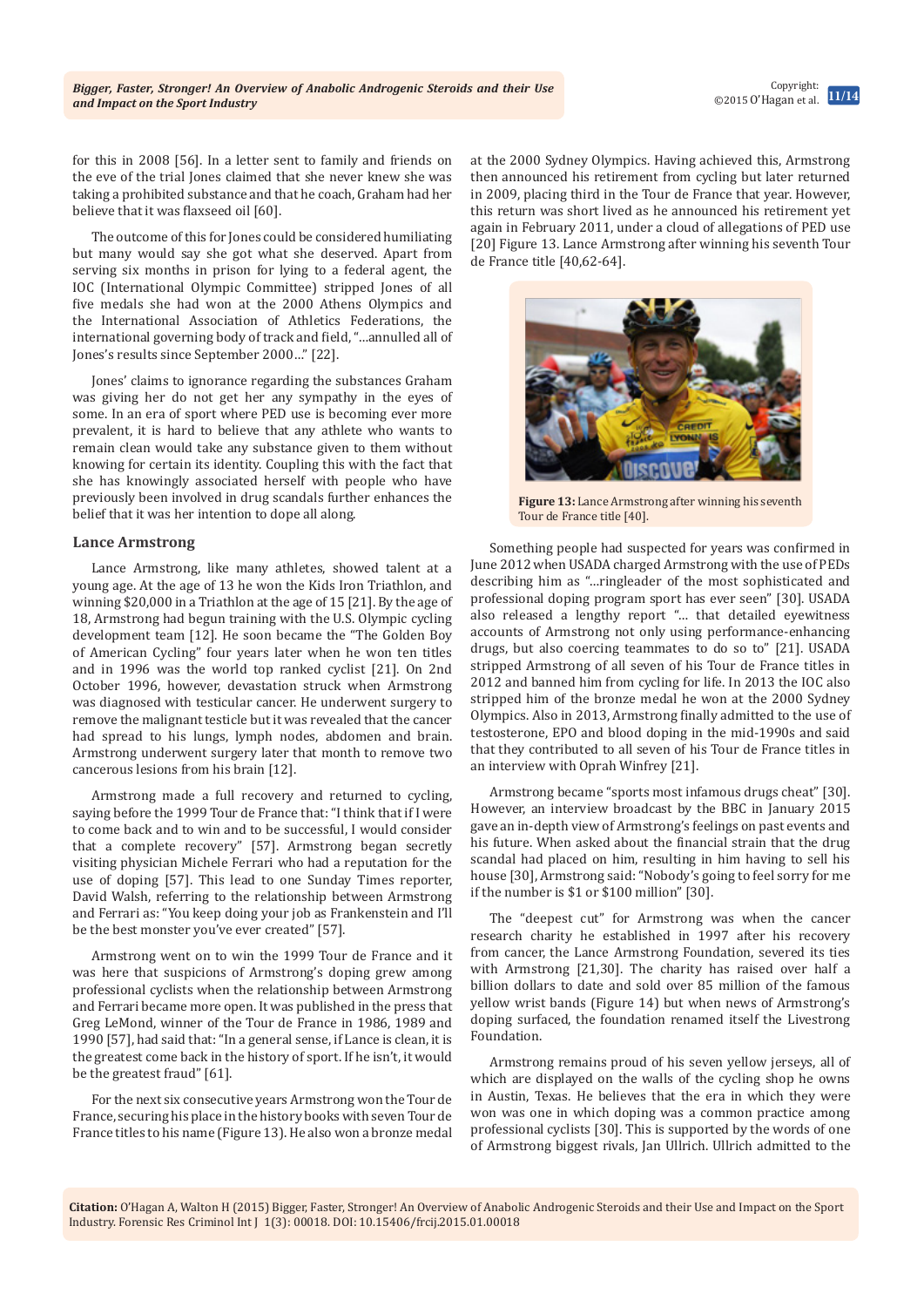use of EPO throughout his career a few months after Armstrong confessed to Oprah [49]. He said: "In my view you can only call it cheating on my part when it is clear that I have gained an unfair advantage… That was not the case. All I wanted was everyone to have the same chances of winning edge" [49].



**Figure 14:** Famous yellow wrist bands sold by the Livestrong Foundation (formally the Lance Armstrong Foundation) [35].

This statement by Ullrich further supports Armstrong's view that doping is commonplace in cycling, as does the fact that the winners title has not yet been awarded to any other riders in the race [49]. It is the opinion of some that given that all the top riders are suspected of using doping and many have been proven through positive drugs test results, in some respects, Armstrong won the seven Tour de France titles on a level playing field. However, this does not condone Armstrong's actions.

Many people believe that the winners titles for the seven years in which Armstrong won should be awarded to someone else, however, there is speculation as to just how far down the ranking you would have to go to reach a rider that you were sure had not used PEDs [49]. Armstrong himself said: "I think if I'm not the winner, I think there has to be a winner…I'm just saying that as a fan… If you go to the list [of Tour de France winners] for [the last] 100 years, you know there's this huge block in World War I, there's no winners. World War II, there's no winners and then all of a sudden it's almost like there's another World War. There has to be a winner" [30].

As mentioned previously, Armstrong was given a lifetime ban from cycling by USADA and many believe that he got what he deserved. However, it should be noted that many others were charged by USADA for violating the same rules and using the same substances, yet they received much smaller penalties (six months to two years typically) which is most probably a result of Armstrong's refusal to co-operate with USADA [30,49].

What many people want to see from Armstrong is evidence that he is sorry for his actions and in some instances he has shown remorse. In interviews he has openly admitted that he is happy to be made an example of if it will eventually lead to his forgiveness and earning back some trust. Yet it is hard to truly believe his remorse when, for years, he has point blank denied any allegations of PED use. He has said that he would not necessarily change the decisions he made, only the way in which he treated others involved. And to top it all off, he would do it again [30].

"If I was racing in 2015, no, I wouldn't do it again as I don't think you have to do it again. If you take me back to 1995, then it [doping] was completely and totally pervasive, I'd probably do it again. People won't like to hear that… [but] that's the honest answer" [30]. It is the opinion of some that this admittance by Armstrong, that he would probably dope again, highlights the power that PEDs have over athletes. Athletes are, in a sense, addicted to winning and will do anything within their power to ensure that they are victorious and appear to pay little attention to the consequence if they get caught

# **Conclusion**

This literature review confirms that the objectives, to provide an overview of AAS and their use and impact within the sports industry, have been established and information detailing the basic chemical structure and nomenclature of an AAS molecule have provided a basic background of the drugs along with the mechanism in which they work. The different types of AAS, namely oral and injectable, have been discussed and it has been highlighted how modifications to the basic structure of an AAS molecule determines the most effective route of administration. The advantages and disadvantages of oral and injectable AAS are shown with regard to the speeds at which they have an effect upon the body, their detection times and the adverse side effects that they have upon the body. It is clear from the research conducted during this review that the speed of effect and the detection times are the two factors that are the most important to an AAS user, especially when you factor in the possibility of drugs testing. This turns AAS use into a complex equation for athletes whose optimal goal is to use AAS to enhance their performance but the vital component is to avoid detection. With regard to the impact of AAS use upon the body, polydrug use is not uncommon with AAS users taking other drugs alongside AAS to either increase the perceived "benefits" or to reduce the side effects. However, little research has been conducted into the long-term effects of AAS use such as the increased risk of a heart attack or stroke which are, at present, only associated with prolonged AAS use. It would be recommended that this is an area greatly in need of further research to establish causation. Along with this, further research in this area would allow health care professionals to provide more accurate information to AAS users and further address the medical problems caused by AAS use. However, due to the underground nature of AAS abuse, it is understandable that this may be difficult and the reluctance of users to admit use plays a key role.

With regard to the effect that oral AAS have upon the liver, there is evidence to suggest that, to some extent, users take this into consideration. It is understood from the way in which stacks and cycles are employed that oral AAS tend to be used at the beginning of a cycle. This is partly due to them having an effect upon the body much more quickly than injectable AAS but is mainly due to users understanding of the damage that prolonged use of oral AAS can have upon the liver.

This review has also provided an in-depth view of the use of AAS in the sports industry and highlights that, although AAS use was initially confined to the power disciplines, their power as a performance enhancer has now been realised and they are now used in just about every sport where an increase in strength,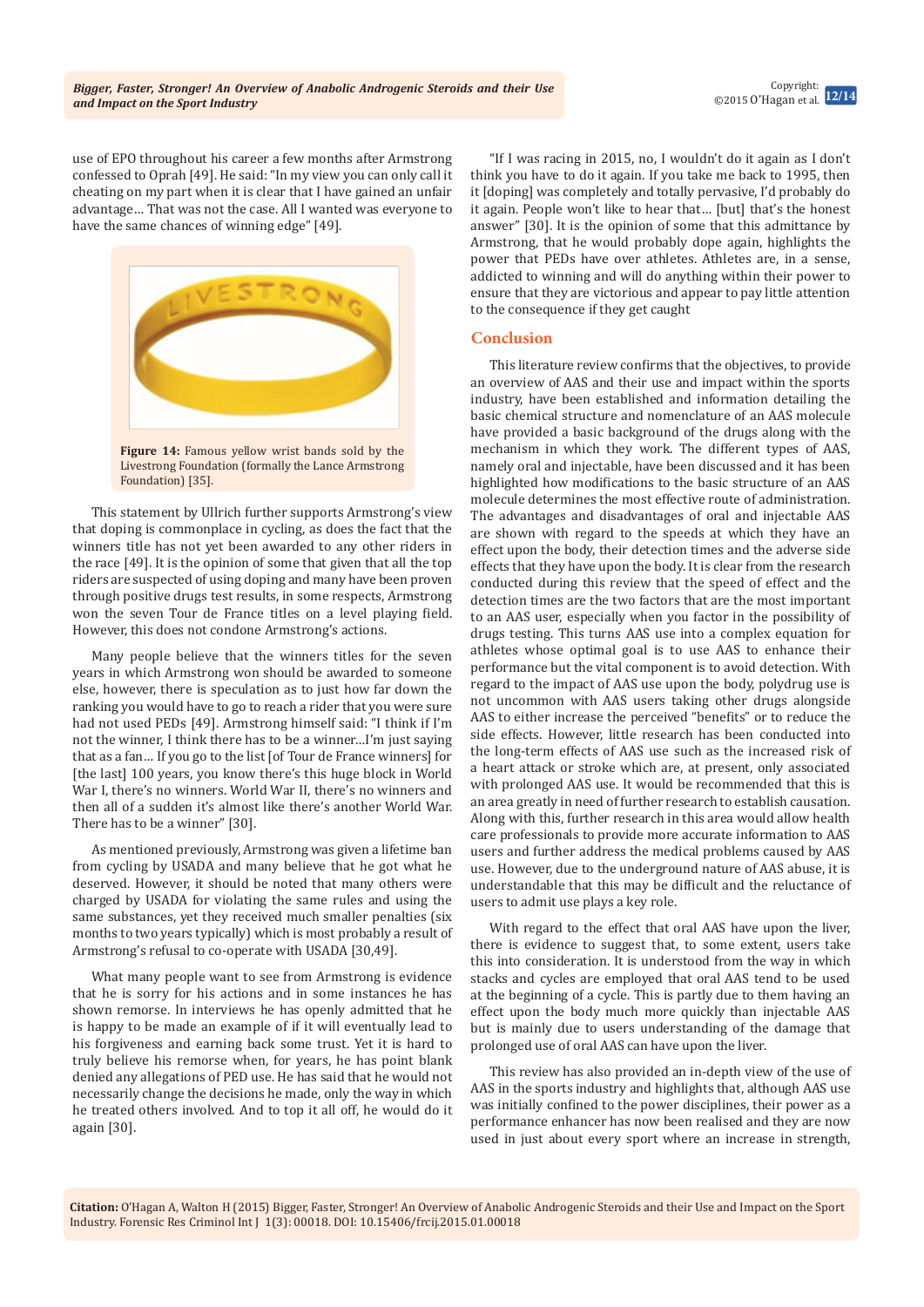speed or size would be considered advantageous. Furthermore, the profiles of what are considered by many to be three of the most high profile drug cheats in sporting history have been examined. Ben Johnson, Marion Jones and Lance Armstrong [Books, Venice, USA, pp. 95.](http://www.anasci.org/ebooks/USH%20II.pdf) Europe Publishing, pp. 240.

were all once considered to be one of sporting's greats but this all changed when they were exposed as drug cheats. The impact that this exposure has had upon the spectators of sport is one that has changed the shape of sport forever. Now, when spectators witness a remarkable performance they do so with much more scepticism. With the sheer number of drug scandals that are constantly in the press, some of which are exposed decades after the event, it is understandable how spectators themselves are feeling cheated.

It is clear that the presence of anti-doping agencies such as WADA, is not enough of a deterrent to athletes to prevent them from doping. It is well known that athletes are now drug tested out of season in addition to the in season testing and a recommendation to address this problem could be to review the anti-doping policy and amend these so that the frequency of drugs tests on athletes is much higher. In addition to this, a reduction in the amount of notice given to athletes before a drug test could be reduced which would increase the chances of any traces of a PED still being in the athletes system.

#### **References**

- 1. [Advisory Council on the Misuse of Drugs \(ACMD\) \(2010\)](https://www.gov.uk/government/uploads/system/uploads/attachment_data/file/119132/anabolic-steroids.pdf)  [Consideration of the Anabolic Steroids. Advisory Council on the](https://www.gov.uk/government/uploads/system/uploads/attachment_data/file/119132/anabolic-steroids.pdf)  [Misuse of Drugs, London, UK.](https://www.gov.uk/government/uploads/system/uploads/attachment_data/file/119132/anabolic-steroids.pdf)
- 2. Anabolics (2015) Detection Times of Steroids.
- 3. [BBC sports \(2008\) Marion Jones's fall from grace. UK.](http://news.bbc.co.uk/sport2/hi/athletics/7184067.stm)
- 4. [Dhani A \(2014\) Seizures of Drugs in England and Wales, 2013/14.](https://www.gov.uk/government/uploads/system/uploads/attachment_data/file/367761/hosb0314.pdf)  [Home Office, UK, pp. 18.](https://www.gov.uk/government/uploads/system/uploads/attachment_data/file/367761/hosb0314.pdf)
- 5. [BBC Sport \(2012\) Lance Armstrong stripped of Tour wins.](http://www.bbc.com/sport/0/cycling/20008520)
- 6. [Beststeroidscycle.com \(2015\) How to Get Rid of Man Boobs:](http://beststeroidscycle.com/how-to-get-rid-of-man-boobs-gynectrol-review/)  [Gynectrol Review.](http://beststeroidscycle.com/how-to-get-rid-of-man-boobs-gynectrol-review/)
- 7. British Medical Association (BMA) (2002) Drugs in Sport: The Pressure to Perform. BMJ Books, London, UK,
- 8. [Bond D \(2007\) Marion Jones finally confesses to steroid use.](http://www.telegraph.co.uk/sport/othersports/athletics/2322765/Marion-Jones-finally-confesses-to-steroid-use.html)
- 9. [Brunsdon N \(2012\) Changes to Steroid Laws. UK.](http://www.injectingadvice.com/v4/index.php/articles/harm-reduction-practice/188-changes-to-steroid-laws)
- 10. Business insider (2013) Marion Jones before the Olympics.
- 11. [Chandler M \(2008\) Performance & Image Enhancing Drugs in](http://docslide.us/documents/performance-5584aa328bdc7.html)  [Syringe Exchange: Implications for Practice. Liverpool John Moores](http://docslide.us/documents/performance-5584aa328bdc7.html)  [University, UK.](http://docslide.us/documents/performance-5584aa328bdc7.html)
- 12. [CNN \(2015\) Lance Armstrong Fast Facts. USA.](http://edition.cnn.com/2013/01/17/us/lance-armstrong-fast-facts/)
- 13. [Coleman K \(2011\) Seizures of Drugs in England and Wales, 2010/11.](https://www.gov.uk/government/uploads/system/uploads/attachment_data/file/115735/hosb1711.pdf)  (2nd [edn\), Home Office, UK, pp. 38.](https://www.gov.uk/government/uploads/system/uploads/attachment_data/file/115735/hosb1711.pdf)
- 14. [Coleman K \(2012\) Seizures of Drugs in England and Wales, 2011/12.](https://www.gov.uk/government/uploads/system/uploads/attachment_data/file/115767/hosb1212.pdf)  (2nd [edn\), Home Office, UK, pp. 37.](https://www.gov.uk/government/uploads/system/uploads/attachment_data/file/115767/hosb1212.pdf)
- 15. [Coleman K \(2013\) Seizures of Drugs in England and Wales, 2012/13.](https://www.gov.uk/government/uploads/system/uploads/attachment_data/file/254123/1213_seizure_drugs_statistical_bulletin.pdf)  [Home Office, UK, pp. 17.](https://www.gov.uk/government/uploads/system/uploads/attachment_data/file/254123/1213_seizure_drugs_statistical_bulletin.pdf)
- 16. [Davis A \(2006\) Medicines by Design. U.S. Department of Health and](http://publications.nigms.nih.gov/medbydesign/medbydesign.pdf)  [Human Services, NIH Publication, USA, pp. 12.](http://publications.nigms.nih.gov/medbydesign/medbydesign.pdf)
- 17. [Drug scope \(2015\) Drug laws. UK.](http://drugscope.org.uk/what-are-the-uk-drug-laws/)
- 18. [Duchaine D \(1989\) Underground steroid handbook I. HLR Technical](http://www.anasci.org/ebooks/USH%20II.pdf)
- 19. Houlihan B (2002) Dying to win: doping in sport and the development of anti-doping policy. (2nd edn), Strasbourg, Council of
- 20. [Infoplease \(2013\) Lance Armstrong. USA.](http://www.infoplease.com/spot/lancearmstrong.html)
- 21. [Encyclopedia Britannica \(2014\) Marion Jones: American athlete.](http://www.britannica.com/biography/Marion-Jones)
- 22. [ESPN \(2015\) Ben Johnson: drug cheat.](http://en.espn.co.uk/onthisday/sport/story/283.html)
- 23. [Flemen K \(2011\) Performance Enhancing Drugs Resource Pack](http://www.kfx.org.uk/resources/ped11.pdf)  2011. (4<sup>th</sup> edn), KFx, pp. 85.
- 24. [Flemen K \(2008\) Safer Injecting Resource Pack. KFx, pp. 128.](http://www.kfx.org.uk/resources/nx08.pdf)
- 25. [Franke W, Berendonk B \(1997\) Hormonal doping and androgenization](http://www.ncbi.nlm.nih.gov/pubmed/9216474)  [of athletes: a secret program of the German Democratic Republic](http://www.ncbi.nlm.nih.gov/pubmed/9216474)  [government. Clin Chem 43\(7\): 1262-1279.](http://www.ncbi.nlm.nih.gov/pubmed/9216474)
- 26. Hardcore Bodybuilding (2003) Complete Steroid Handbook, (2004 edn), Hardcore Bodybuilding.
- 27. [U.S. Department of Health and Human Services \(2001\) Anabolic](http://www.drugabuse.gov/sites/default/files/rrsteroids_0.pdf)  [Steroid Abuse. Research Report. National Institute on Drug Abuse,](http://www.drugabuse.gov/sites/default/files/rrsteroids_0.pdf)  [USA, p. 3.](http://www.drugabuse.gov/sites/default/files/rrsteroids_0.pdf)
- 28. [Hough DO \(1990\) Anabolic steroids and ergogenic aids. Am Fam](http://www.ncbi.nlm.nih.gov/pubmed/2181832)  [Physician 41\(4\): 1157-1164.](http://www.ncbi.nlm.nih.gov/pubmed/2181832)
- 29. [BBC News \(2015\) Lance Armstrong: The Road Ahead.](http://www.bbc.co.uk/programmes/b052mjkd)
- 30. [Voy R, Deeter K \(1991\) Drugs, sport and politics. The inside story](http://www.worldcat.org/title/drugs-sport-and-politics/oclc/21873349)  [about drug use in sport and its political cover-up, with a prescription](http://www.worldcat.org/title/drugs-sport-and-politics/oclc/21873349)  [for reform. Champaign, Leisure Press, USA.](http://www.worldcat.org/title/drugs-sport-and-politics/oclc/21873349)
- 31. Yesalis C (2000) Anabolic steroids in sport and exercise. (2<sup>nd</sup> edn), [Champaign, Human Kinetics, USA.](http://www.humankinetics.com/products/all-products/anabolic-steroids-in-sport-and-exercise---2nd)
- 32. [Lenehan P, Miller T \(2004\) Anabolic Steroids A guide for users &](http://lx.iriss.org.uk/sites/default/files/resources/Anabolic%20steroids.pdf)  [professionals. Manchester, Lifeline Publications, UK, pp.35-42.](http://lx.iriss.org.uk/sites/default/files/resources/Anabolic%20steroids.pdf)
- 33. McVeigh J, Evans-Brown M (2008) An introduction to anabolic steroids. Sport EX Medicine (38): 20-26.
- 34. [Livestrong Foundation \(2015\) Livestrong Wristbands, 10 Pack](http://store.livestrong.org/lf-wb-1002-10.html)  [X-Small/Medium.](http://store.livestrong.org/lf-wb-1002-10.html)
- 35. [Mail Online \(2013\) Lance Armstrong gives back medal to](http://www.dailymail.co.uk/news/article-2441770/Lance-Armstrong-gives-medal-International-Olympic-Committee.html)  [International Olympic Committee. UK.](http://www.dailymail.co.uk/news/article-2441770/Lance-Armstrong-gives-medal-International-Olympic-Committee.html)
- 36. [Maravelias C, Dona A, Stefanidou M, Spiliopoulou C \(2005\) Adverse](http://www.ncbi.nlm.nih.gov/pubmed/16005168)  [effects of anabolic steroids in athletes. Toxicol Lett, 158\(3\): 167-175.](http://www.ncbi.nlm.nih.gov/pubmed/16005168)
- 37. [McRae D \(2010\) Ben Johnson: My revelations will shock the world.](http://www.theguardian.com/sport/2010/oct/05/ben-johnson-drugs-olympics)  [UK.](http://www.theguardian.com/sport/2010/oct/05/ben-johnson-drugs-olympics)
- 38. [Medicines and Healthcare products Regulatory Agency \(MHRA\)](https://www.gov.uk/government/uploads/system/uploads/attachment_data/file/398998/A_guide_to_what_is_a_medicinal_product.pdf)  (2012) A Guide to What is a Medicinal Product. ( $1<sup>st</sup>$  edn), Medicines [and Healthcare products Regulatory Agency, London, UK, pp. 12-13.](https://www.gov.uk/government/uploads/system/uploads/attachment_data/file/398998/A_guide_to_what_is_a_medicinal_product.pdf)
- 39. [Mirror \(2013\) Seven 'wins' but none of them clean.](http://www.mirror.co.uk/news/world-news/lance-armstrongs-oprah-apology-has-made-1543578)
- 40. Mottram D (2005) Drugs in sport. (4<sup>th</sup> edn), Routledge, London, UK.
- 41. [Mulchandani R, Hand T, Panesar L, \(2010\) Seizures of Drugs in](https://www.gov.uk/government/uploads/system/uploads/attachment_data/file/115741/hosb1710.pdf)  [England and Wales, 2009/10. Home Office, Forthcoming publications,](https://www.gov.uk/government/uploads/system/uploads/attachment_data/file/115741/hosb1710.pdf)  [UK, pp. 11-17.](https://www.gov.uk/government/uploads/system/uploads/attachment_data/file/115741/hosb1710.pdf)
- 42. [Zack \(2015\) Chemistry and Structure of Anabolic and Androgenic](http://www.muscletalk.co.uk/articles/article-steroid-chemistry.aspx)  [Steroids. Muscle Talk, UK.](http://www.muscletalk.co.uk/articles/article-steroid-chemistry.aspx)
- 43. [National Geographic Wild \(2015\) National Geographic Documentary:](http://www.you2repeat.com/watch/?v=dDpGc2IIwX8)  [Anabolic Steroids Effect.](http://www.you2repeat.com/watch/?v=dDpGc2IIwX8)